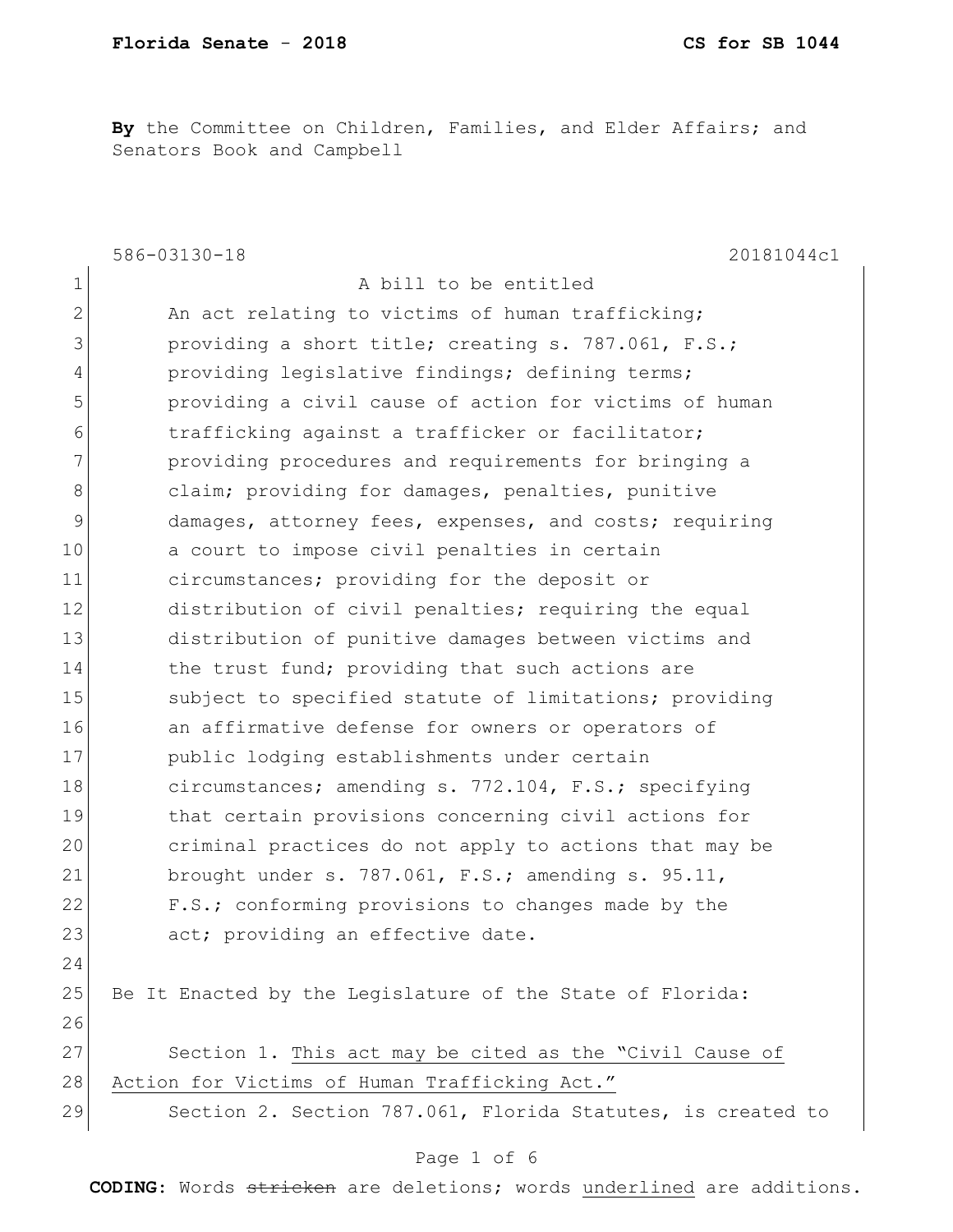586-03130-18 20181044c1 30 read: 31 787.061 Civil actions by victims of human trafficking. 32 (1) FINDINGS.-The Legislature finds that, to achieve the 33 intent of the Legislature relating to human trafficking 34 expressed in s. 787.06(1)(d), it is necessary to provide a civil 35 cause of action for the recovery of compensatory and punitive 36 damages and costs. 37 (2) DEFINITIONS.—As used in this section, the term: 38 (a) "Facilitator" means a person who knowingly, or in 39 willful blindness, assists or provides goods or services to a 40 trafficker which assist or enable the trafficker to carry out 41 human trafficking. The term does not include a person who 42 facilitates human trafficking as a result of force, threat, or 43 coercion. 44 (b) "Human trafficking" has the same meaning as provided in 45 s. 787.06. 46 (c) "Trafficker" means any person who knowingly engages in 47 human trafficking, attempts to engage in human trafficking, or 48 benefits financially by receiving anything of value from 49 participation in a venture that has subjected a person to human 50 trafficking. 51 (d) "Trust fund" means the Trust Fund for Victims of Human 52 Trafficking and Prevention created in s. 787.0611. 53 (e) "Venture" means any group of two or more individuals 54 associated in fact, whether or not a legal entity. 55 (f) "Victim of human trafficking" means a person subjected 56 to coercion, as defined in s. 787.06, or by any other means, for 57 the purpose of being used in human trafficking; a child under 18 58 years of age subjected to human trafficking; or an individual

### Page 2 of 6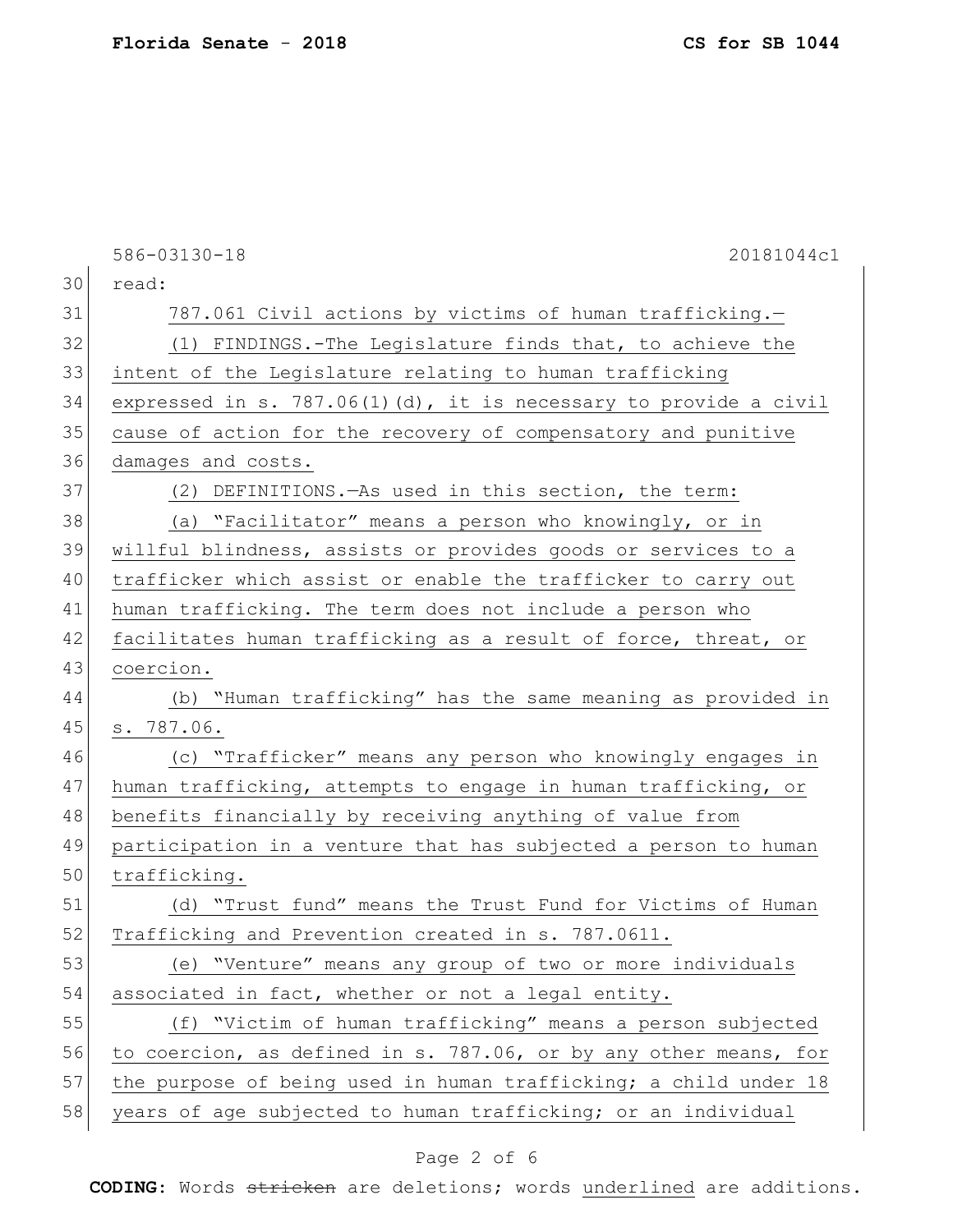|    | 586-03130-18<br>20181044c1                                       |
|----|------------------------------------------------------------------|
| 59 | subjected to human trafficking as defined by federal law.        |
| 60 | (g) "Willful blindness" exists when a person has knowledge       |
| 61 | of information that would raise suspicions in a reasonable       |
| 62 | person and he or she deliberately refrains from obtaining        |
| 63 | confirmation of or acting on the information because he or she   |
| 64 | wants to remain in ignorance, such that knowledge of the facts   |
| 65 | avoided can reasonably and fairly be imputed to the person who   |
| 66 | avoided confirming it.                                           |
| 67 | (3) CIVIL CAUSE OF ACTION.-                                      |
| 68 | (a) A victim of human trafficking has a civil cause of           |
| 69 | action against the trafficker or facilitator who victimized her  |
| 70 | or him and may recover damages as provided in this section.      |
| 71 | (b) The action may be brought in any court of competent          |
| 72 | jurisdiction, and the standard of proof is a preponderance of    |
| 73 | the evidence.                                                    |
| 74 | (c) A victim who prevails in any such action is entitled to      |
| 75 | recover economic and noneconomic damages, penalties, punitive    |
| 76 | damages, reasonable attorney fees, reasonable investigative      |
| 77 | expenses, and costs.                                             |
| 78 | 1. Economic damages include, but are not limited to, past        |
| 79 | and future medical and mental health expenses; repatriation      |
| 80 | expenses, when a victim elects repatriation; and all other       |
| 81 | reasonable costs and expenses incurred by the victim in the past |
| 82 | or estimated to be incurred by the victim in the future as a     |
| 83 | result of the human trafficking.                                 |
| 84 | 2. Noneconomic damages are nonfinancial losses that would        |
| 85 | not have occurred but for the victimization, and include pain    |
| 86 | and suffering, inconvenience, physical impairment, mental        |
| 87 | anguish, disfigurement, loss of capacity for enjoyment of life,  |

## Page 3 of 6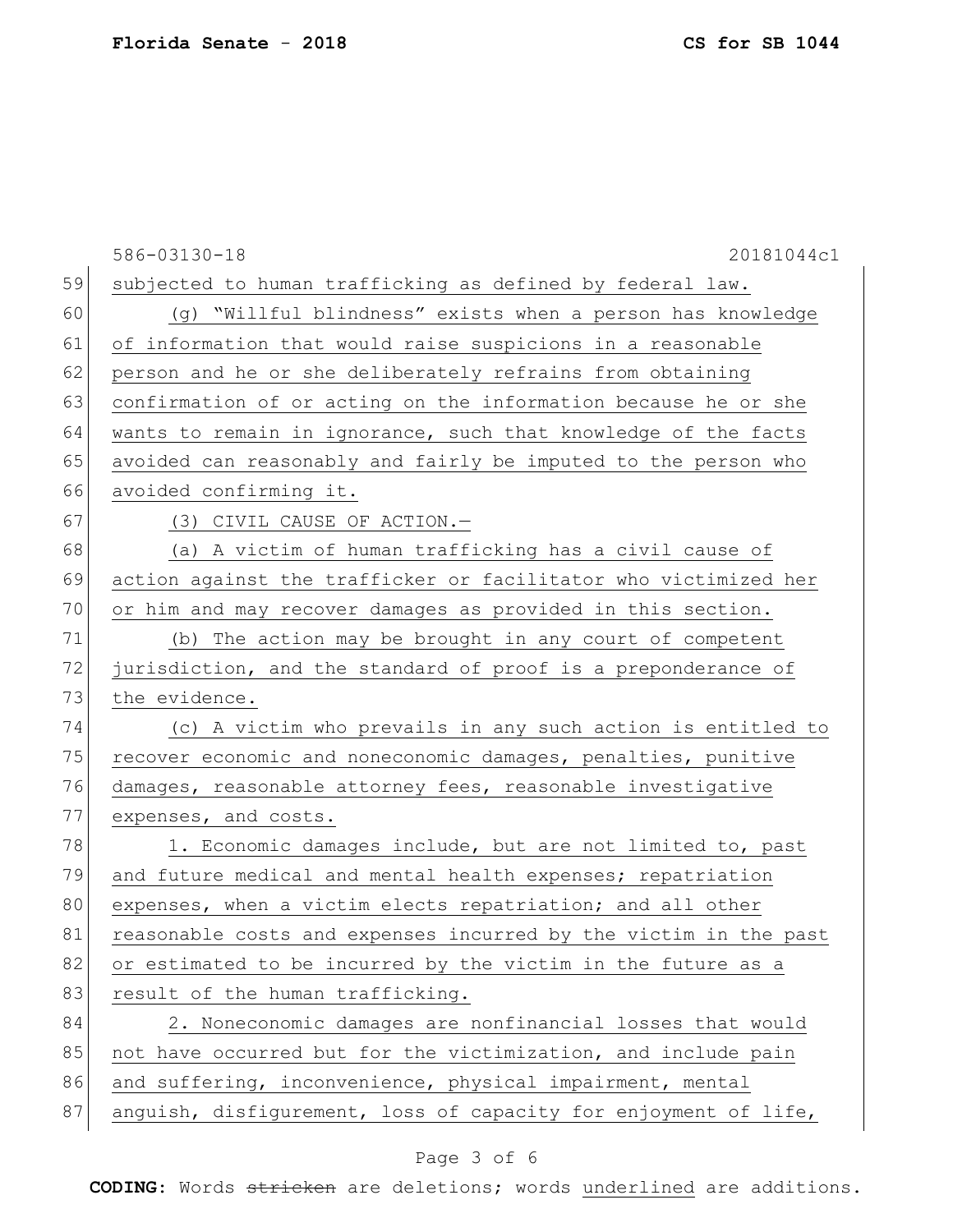586-03130-18 20181044c1 88 and other nonfinancial losses. 89 (d) The remedies provided in this section are in addition 90 to and cumulative with other legal and administrative remedies 91 available to victims of human trafficking, except that a victim 92 may not recover under both this section and  $s. 772.104(2)$ . If a 93 parent or legal guardian knowingly or through willful blindness 94 trafficked the victim, facilitated such trafficking, or 95 otherwise participated in the human trafficking of the victim, 96 such parent or legal guardian is not entitled to damages or 97 distributions under this section. 98 (e) If a victim prevails in an action under this section, 99 in addition to any other award imposed, the court shall assess a 100 civil penalty against the defendant in the amount of \$50,000. 101 This penalty is in addition to and not in lieu of any other 102 damage award. The civil penalty must be assessed by the court 103 and may not be disclosed to the jury. Proceeds from this civil 104 penalty shall be deposited into the trust fund. 105 (f) If one or more law enforcement agencies rescued the 106 victim or located the property where the abuse or exploitation 107 of a victim or victims occurred, the court must impose a civil 108 penalty against the defendant in the amount of \$50,000 and award 109 the penalty to the law enforcement agencies to fund future 110 efforts to combat human trafficking. The court must equitably 111 distribute this civil penalty among the law enforcement 112 agencies. 113 (g) The court shall have specific authority to consolidate 114 civil actions for the same trafficker or facilitator for the 115 purpose of case resolution and aggregate jurisdiction. 116 (h) Notwithstanding any other law to the contrary, the

#### Page 4 of 6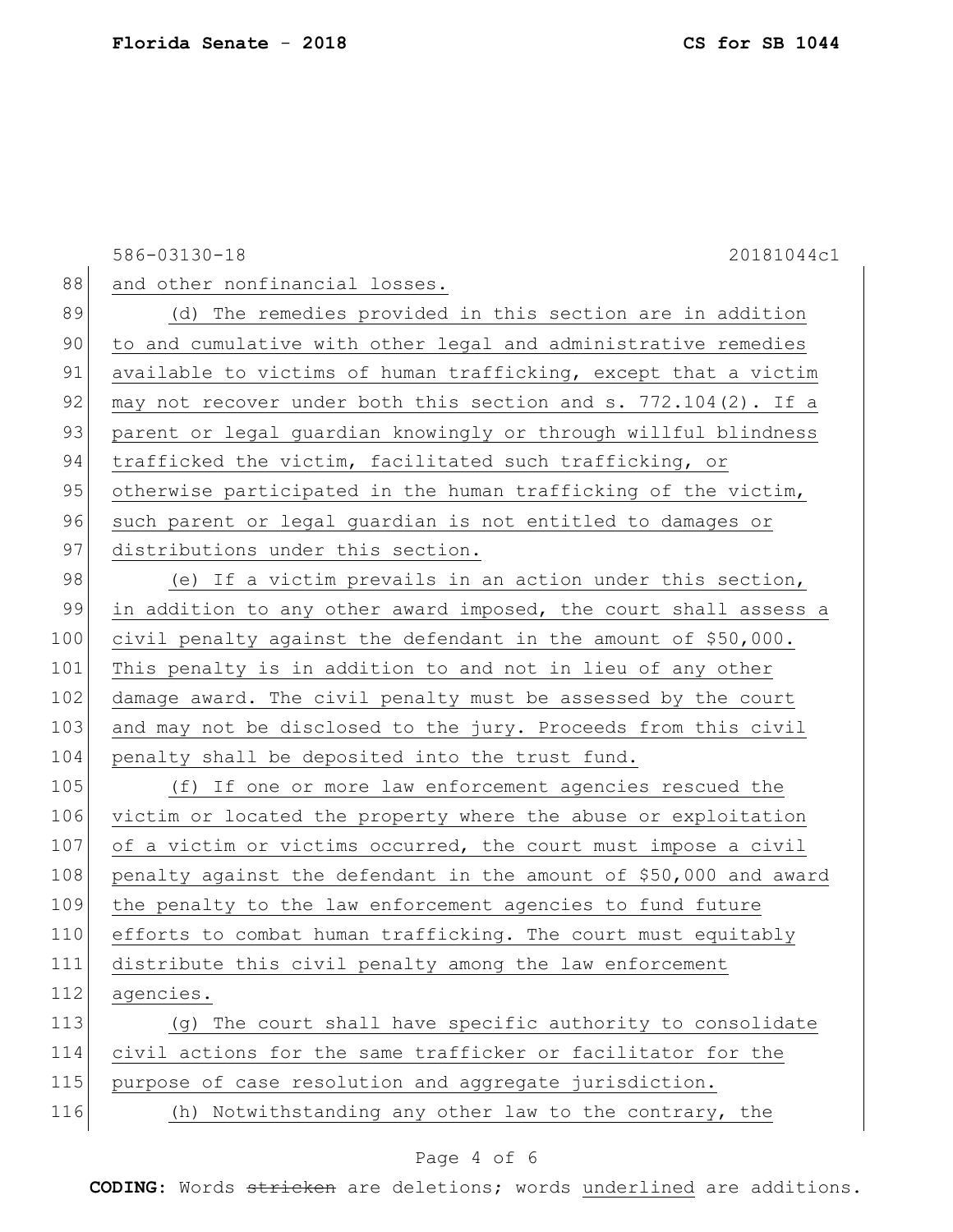|     | 586-03130-18<br>20181044c1                                      |
|-----|-----------------------------------------------------------------|
| 117 | amount of punitive damages awarded under this section shall be  |
| 118 | equally divided between the victim and the trust fund.          |
| 119 | (4) STATUTE OF LIMITATIONS. The statute of limitations as       |
| 120 | specified in ss. 95.11(7) and 95.11(9) is applicable to actions |
| 121 | brought under this section.                                     |
| 122 | (5) AFFIRMATIVE DEFENSE. - In any action brought under this     |
| 123 | section against the owner or operator of a public lodging       |
| 124 | establishment based on a claim of vicarious liability, it is an |
| 125 | affirmative defense to damages recoverable under such claim if  |
| 126 | the owner or operator proves by the preponderance of evidence   |
| 127 | that:                                                           |
| 128 | (a) It required management employees and employees of the       |
| 129 | establishment reasonably expected to routinely interact with    |
| 130 | guests to complete an educational program designed to           |
| 131 | effectively train such employees in the identification,         |
| 132 | prevention, and reporting of suspected human trafficking within |
| 133 | 30 days after hiring or by January 1, 2019, whichever occurs    |
| 134 | later;                                                          |
| 135 | (b) It had in place an effective employee protocol or           |
| 136 | employee code of conduct to prevent, detect, and report         |
| 137 | suspected human trafficking; and                                |
| 138 | (c) Any employee alleged in the action to have been             |
| 139 | facilitators of, or otherwise participants in, human            |
| 140 | trafficking, complied with the recommendations and practices    |
| 141 | suggested or required in the training, protocols, or policies   |
| 142 | required in this subsection.                                    |
| 143 | Section 3. Subsection (4) is added to section $772.104$ ,       |
| 144 | Florida Statutes, to read:                                      |
| 145 | 772.104 Civil cause of action.-                                 |
|     |                                                                 |

## Page 5 of 6